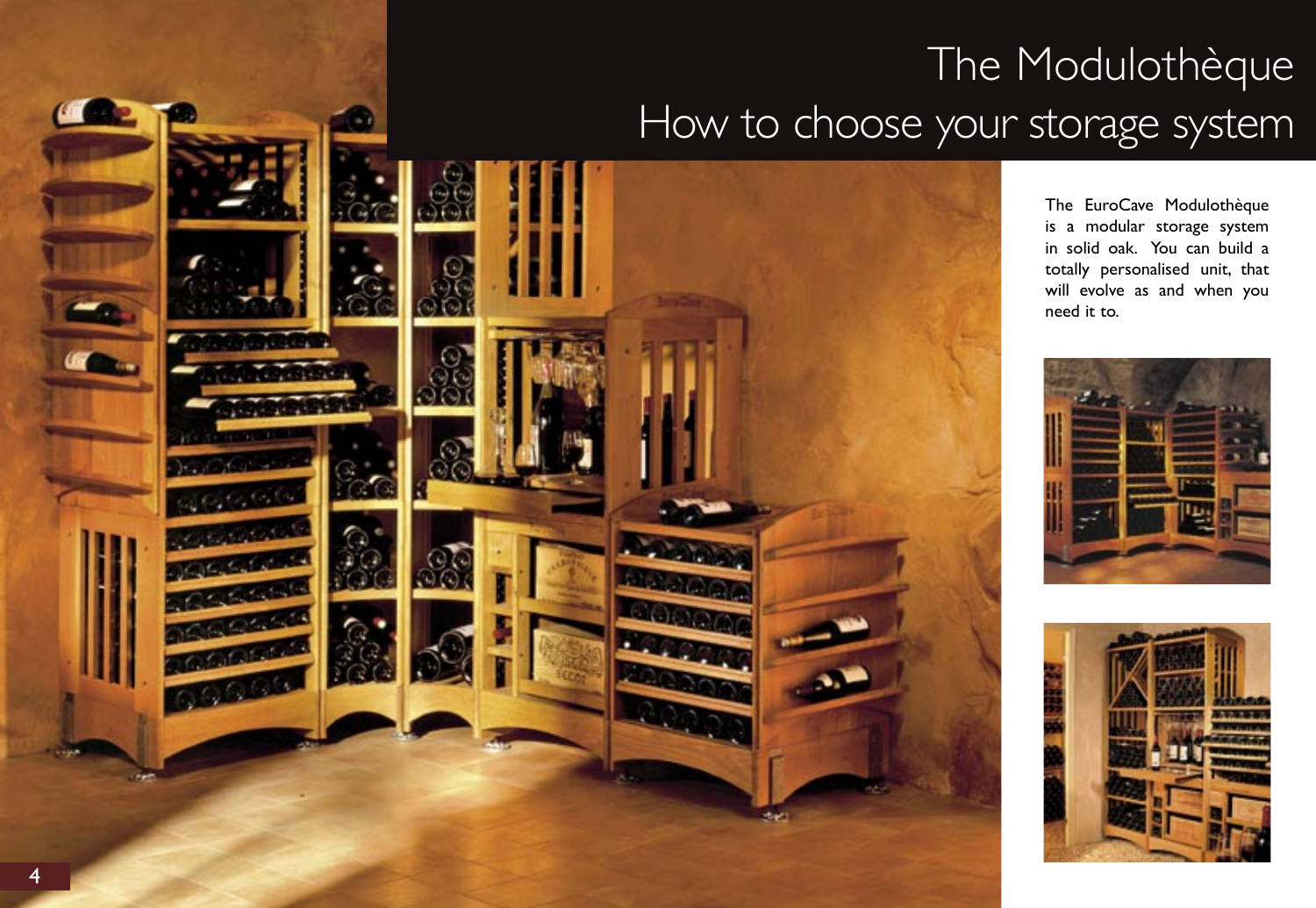## **1** Materials

The selection of materials is an essential factor in providing a whole range of functions at the same time:

- strength to carry the weight of bottles over time,
- excellent stability on the floor,
- easy access to bottles.

### 2 levels of materials

#### **1• Standard racks in metal wire, reconstituted stone or polystyrene**

Either these types of rack are not suitable for the weight of the bottles and therefore give way over time, or they are extremely heavy and difficult to transport. Each of these systems offers advantages, but none of them groups together all of the functions required.

#### **2• EuroCave - The solid oak modulotheque**

The EuroCave Modulothèque has been especially designed for the storage of wine bottles, and is crafted from 20mm solid oak, with the luxury of a craft tradition.



Always a sure investment, oak offers exceptional robustness and resistance to damp, making it the ideal material to ensure stability for your bottles, irrespective of the final size of your storage unit. The colourless linseed oil finish feeds the wood and ensures

the maintenance of the Modulothèque for many years before it will need re-coating.

## **2** Layout modules

Layout modules are required for :

- optimising the space available in the room,
- developing the layout of your storage system in accordance with requirements (varying number of bottles to store).

### 2 levels of modules

#### **1• Standard layout modules**



These modules are only suitable for fixed layouts or, at best, enable the creation of basic assemblies for stacking bottles. They do not optimise space.

#### **2• EuroCave - Specific layout modules**

The EuroCave Modulothèque modules are close to "tailor made", adapting to the requirements of the room to be used (sloped ceiling, wall angles, etc.). The layout

The corner module allows you to store **an extra 200 bottles**

possibilities are limitless, thanks to an exclusive system of modules to assemble (13 modules available: angle, cross, rack, etc.). Very easy to put together, the modules can be disassembled for easy transport or to change the Modulothèque layout to comply with your

storage requirements. Thanks to the layout software, your EuroCave advisor can offer you the exact storage layout for your requirements.

## **3** Storage system

- To optimise wine bottle storage, the storage system should:
- adapt to all kinds of bottles,
- enable a maximum number of bottles to be stored in a minimum of space,
- give individual access to bottles.

### 4 levels of system

#### **1• One level deep storage systems**

These storage systems are not suitable for wine bottle storage. Bottle storage achieved



#### **2• Two level deep storage systems**

These storage systems enable the storage of a large number of bottles in a minimum of space.

#### **3• Sliding shelf storage systems**

These systems offer individual access to bottles for greater user convenience and easier sorting.

#### **4• EuroCave - Mixed storage systems**

The EuroCave "Modulothèque" system is the only product on the market to combine two deep stacking with sliding shelves. Like the EuroCave cabinets, the Modulothèque has several types of shelves adapted to different bottle shapes. Storage shelves, sliding shelves or presentation kits, the wide range of equipment\* enables you to arrange your bottles as you wish, and to create your own functional and customised furnishing.

*A unique product, the Modulothèque offers you the best capacity for floor space on the market: 1000 bottles stored on a width of 1,8m at ground level.* 

*\*Accepts all the shelves from the Classic range.*

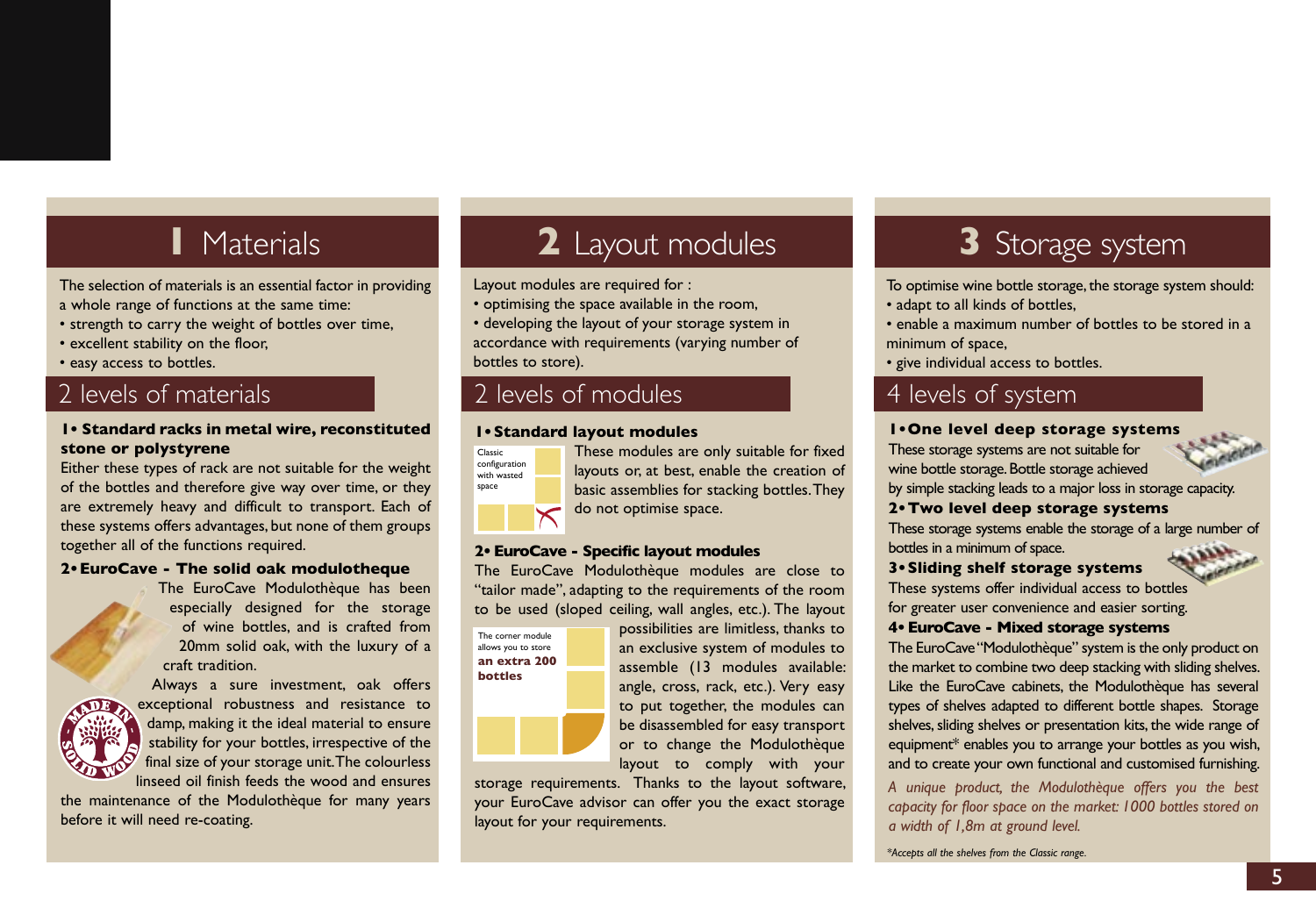# The Modulothèque, furniture tailored to your needs

Vaulted cellar, attic room, low ceiling or corner of a room, thanks to its many layout possibilities, the Modulothèque optimises the storage capacity available for the area you have.



Corner of room Length. 1st side wall: 2215,7 mm Length. 2nd side wall: W631,7mm x D584 x H2008 mm

W2426 x D584 x H2008 mm



Attic W1842 x D584 x H2008 mm